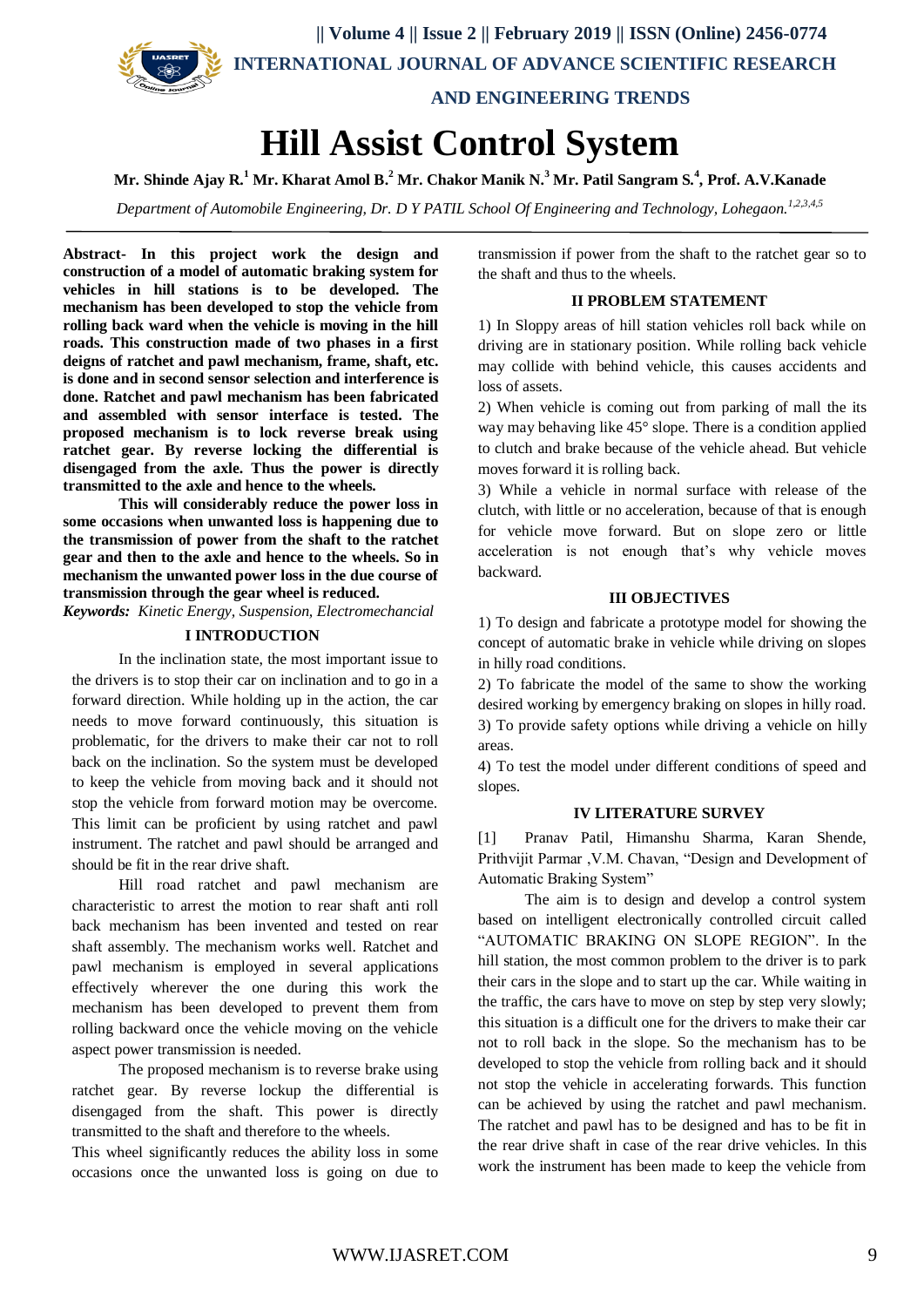

# **AND ENGINEERING TRENDS**

moving backward when the vehicle is moving on the slant roads. Ratchet and pawl part has been recognized to catch the development to the rear rotating axle. Antagonistic to Roll Back part has been produced in this mechanism.

Thus the mechanism can stop the vehicle from rolling back on slopes. This would be more helpful for the drivers to drive their cars comfortably on hilly roads and he can take off the car in the uphill without rolling back the car .The project "automatic braking system on slope region "has been successfully designed and tested. It has been developed by integrating features of all the hardware components used. Presence of every component has been reasoned out and placed carefully thus contributing to the best working of the unit. Secondly, using highly advanced IC's and with the help of growing technology the project has been successfully implemented.

[2] Ramu S, Babuganesh K, Harishankar K, Kolanchimani V and Thennarasu S, "ANTI-SLIDING BRAKING SYSTEM FOR VEHICLES IN INCLINED ROAD"

A prototype of Safety Anti-Sliding Braking System is designed and tested. The prototype has been developed by the integrating features of all hardware components used. Presence of every Component has been reasoned out and placed carefully thus contributing to the best working of the unit. In future, the Safety Anti-Sliding Braking System can be used in many vehicles to avoid collisions and accidents. This type of braking can be used in any type of hybrid vehicles and we can reduce the use of fossil fuels. The system was mounted on a miniature car and tested. When the distance was getting closer, the Anti-Sliding-braking system was working and the speed will slow down if a driver does not reduce the speed of automobile. We will replace an ultrasonic sensor with an IR sensor as the Anti- Sliding -braking system is mounted on a real automobile. If the obstacle is detected by the IR sensor, it passes the signal to power circuit and relay circuit to activate the DC gun. The Dc gun provided with a Pneumatic type, push the spring and lock the ratchet. The vehicle get sudden break and can't move further backward motion. When a vehicle moved forward motion the lock gets released and a vehicle is allowed to move backward motion or reverse gear motion.

A prototype of Safety Anti-Sliding Braking System is designed and tested. The prototype has been developed by the integrating features of all hardware components used. Presence of every Component has been reasoned out and placed carefully thus contributing to the best working of the unit. In future, the Safety Anti-Sliding Braking System can be used in many vehicles to avoid collisions and accidents. This type of braking can be used in any type of hybrid vehicles and we can reduce the use of fossil fuels. The system was mounted on a miniature car and tested. When the distance was getting closer, the Anti-Sliding-braking system was working and the speed will slow down if a driver does not

[3]Vaibhav Devadkar, Vinayak Deshpande, Omkar Dhamale, Bhaskar Erande, Rohit Patil, "Design and Fabrication of Automatic Brake in Vehicle"

The aim of the project is to design and construction of a module used for vehicles within the hill stations. Automotive vehicle braking system is used once vehicle is moving upward direction. These sensors began within the automotive business particularly for crash detection in airbag systems. During this work, Ratchet and pawl mechanism is known to arrest the backward motion to the automotive. The ratchet is placed within the front drive shaft and also the pawl is fitted with the frame. Once the vehicle is moved within the hill road, the lever should build the pawl to the touch the ratchet. If the vehicle tends to move backward direction, the pawl would stop the ratchet to move Counter Clock-wise direction with respect to front wheel. Because the vehicle is in neutral position, the pawl engaged the ratchet and also the vehicle didn't move in. The IR TRANSMITTER circuit is to transmit the Infra-Red rays. If any obstacle is there during a path, the Infra-Red rays mirrored. This mirrored Infra-Red rays are received by the receiver circuit is termed "IR RECEIVER". The IR receiver circuit receives the mirrored IR rays and giving the management signal to the negative feedback circuit. The negative feedback circuit is used to activate the solenoid valve.

Thus the mechanism can stop the vehicle from rolling back in hill roads. This would be more helpful for the drivers to drive their cars comfortably in hilly roads and he can take off the car in the uphill without rolling back the car. The project safety auto brake system for hill station vehicle using IR sensor has been successfully designed and tested. It has been developed by integrating features of all the hardware components used. Presence of every component has been reasoned out and placed carefully thus contributing to the best working of the unit. Secondly, using highly advanced IC's and with the help of growing technology the project has been successfully implemented.

[4]M.Anbalakan,V.Jagadheesan,V.Karthee,P.Karthi,D.Karthi charan,"AUTOMATIC BRAKE FOR HILL STATION"

Vehicle accidents are ubiquitous in recent years. This is because of heavy increase in population of vehicles, due to its high demand. They pose a serious threat to life and property. A system must be designed to minimize the effects of these accidents. The aim of the present study is to design a device which can successfully scan the surroundings during driving and apply brake to avoid front end collision of the vehicle. The technology of pneumatic plays a major role in the field of automation and modern machine shops and also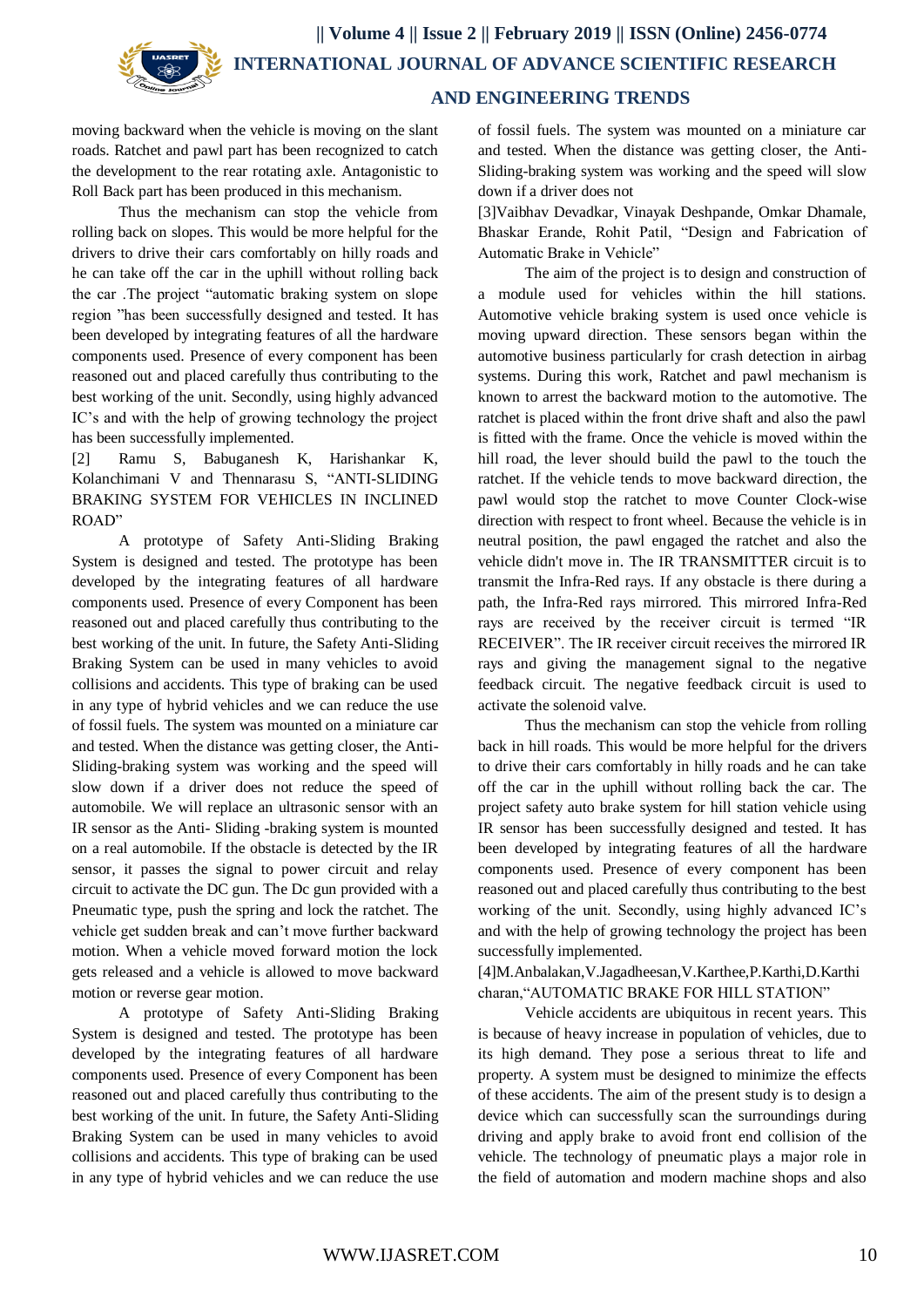

the hydraulic control system is to using apply the braking to stop the vehicle motions. The aim is to design and develop a control system based intelligent electronically controlled automatic braking system. IR sensor provided of the vehicle detects and to presence of the obstacle the use of hydraulic and pneumatic system can prove to be useful in automation due to its simplicity and ease of operation. So, the aim is to design and develop a system based on automatic control of vehicle.

The beginning of the 21st century could very well mark the final period in which internal combustion engines are commonly used in cars. Already automakers are moving toward alternative energy carriers, such as electric batteries, hydrogen fuel and even compressed air. Intelligent braking is a small, yet very important, step toward our eventual independence from fossil fuels. These kinds of brakes allow batteries to be used for longer periods of time without the need to be plugged into an external charger.

[5] R. Vijaykumar, A. Anantharaj, S. GokulaKannan, N. YuvaBharathi, "Emergency Braking System for Hill Station Vehicle"

In this project we are introducing the automatic brake for hill station vehicles. The main reason to fabricate the automatic brake is to avoid the reverse movement of vehicle during the vehicle is in off condition .this project is to avoid the accident due to reverse movement of the vehicle in hill stations. The project contains simple mechanical arrangement. This project consists of following parts sprocket, reveres braking, linkage joint, linkage support and motor. In this project we are introducing the automatic brake for hill station vehicles. The main reason for fabricate the automatic brake is to avoid the reverse movement of vehicle during the vehicle is off condition due to the reverse movement the vehicle get accident for impacting to other vehicle so this project is highly avoid the accident due to this reverse movement on the vehicle. The project contains simple mechanical arrangement and operation is simple.

A ratchet is a device which is used in vehicles over a few decades and when a vehicle is negotiating a turn, the outside wheel travels a greater distance and turns faster than the inside wheel. The ratchet gear is the device transmitting the power to each wheels, allows one wheel to turn faster than the other.

# **V PROPOSED SYSTEM**

The Ultrasonic Transmitter circuit is used to transmit ultrasonic rays. If any obstacle come ahead is on a path. The ultrasonic rays mirrors, These mirrored ultrasonic rays is received by Ultrasonic Receiver. The Ultrasonic Receiver circuit receives the mirrored

Ultrasonic rays and gives feedback to the negative feedback circuit. The negative feedback circuit employed to activate the solenoid valve. If the solenoid valve is activated then compressed gas passed to the cylinder.

The compressed gas activates the gas cylinder and moves the connecting rod if the piston moves forward, then the braking arrangement is activated. The braking arrangement is employed to brake the wheel gradually or suddenly as a result of piston movement. The braking speed is varied by adjusting the flow Control valve as mentioned in the block diagram below.



**Figure 1 : Circuit Diagram Modelling**



**Figure 2: Isometric View**



**Figure 3: All Views**

Advantages

- 1. Brake cost will be less.
- 2. Free from wear adjustment.
- 3. Less power consumption
- 4. Less skill technicians is sufficient to operate.
- 5. It gives very simplified operation.
- 6. Installation is simplified very much.